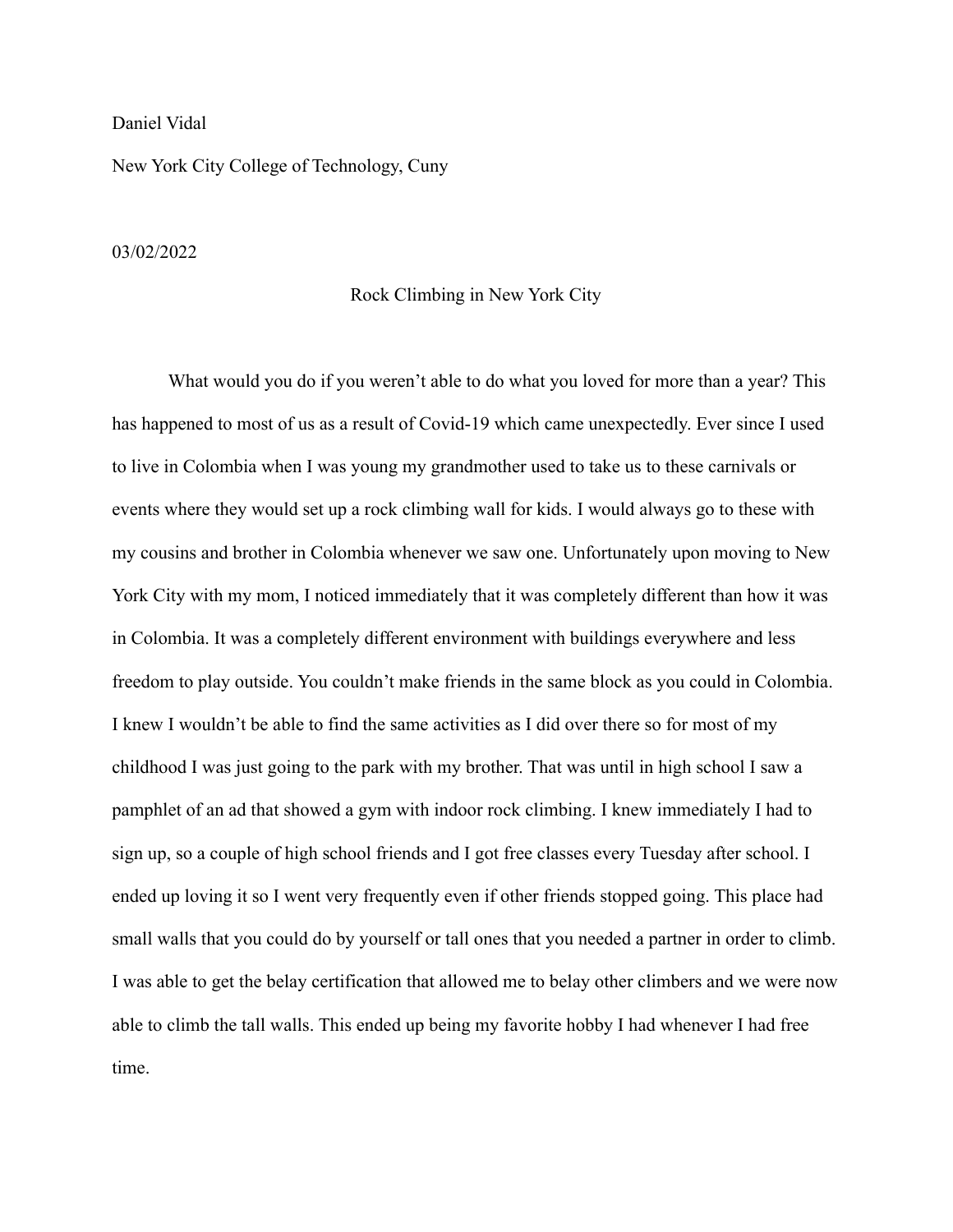As everyone knows, as a result of Covid-19 that came unexpectedly and still affecting us to this day the former governor of New York Andrew Cuomo decided to put an order to close down gyms, restaurants, and as well as movie theaters for everyone's safety and prevent more spread of Covid-19. I understand it was important to everyone's safety but this put many people to be locked in their homes for 5 months without being able to do what they loved. Many people were angered and some protested saying gyms were a necessity. It was a big issue for other people as well since it led to closing too many other places in New York. Many people were also unable to work which led to a nationwide crisis where unemployment rates were at an all-time high. Many people were struggling to pay for their homes, rent, and even food. It was a very hard time for many families including mine as well. A quote from an article on Bloomberg about protestors against closed gym's order "To the mayor, to the Department of Health and Mental Hygiene, to the state: You cannot say it's all right to do yoga in Rochester, N.Y., but it's not O.K. to do it on Rochester Avenue in Brooklyn," Adams told protesters outside City Hall." This article was made to show the unfairness that some places in New York were allowed to continue with indoor activities but other places weren't. After order started to lift and people were able to go to gyms again we had to deal with limited capacity so somedays people were unable to go in.

Another issue others and I have as rock climbers are having enough money to actually rock climb. After leaving high school the free classes we took every Tuesday ended and we were required to pay for a climbing pass and as well rentals. The costs of things were starting to get costly at the time since I just started college and I didn't have a job. Getting a daily pass plus the rental shoes and harness was around 40 dollars so It wasn't something we could do frequently. Buying new shoes and a harness would end up being 200 plus which was something none of us could afford at the time. This led us to limit the amounts of time we were able to go rock